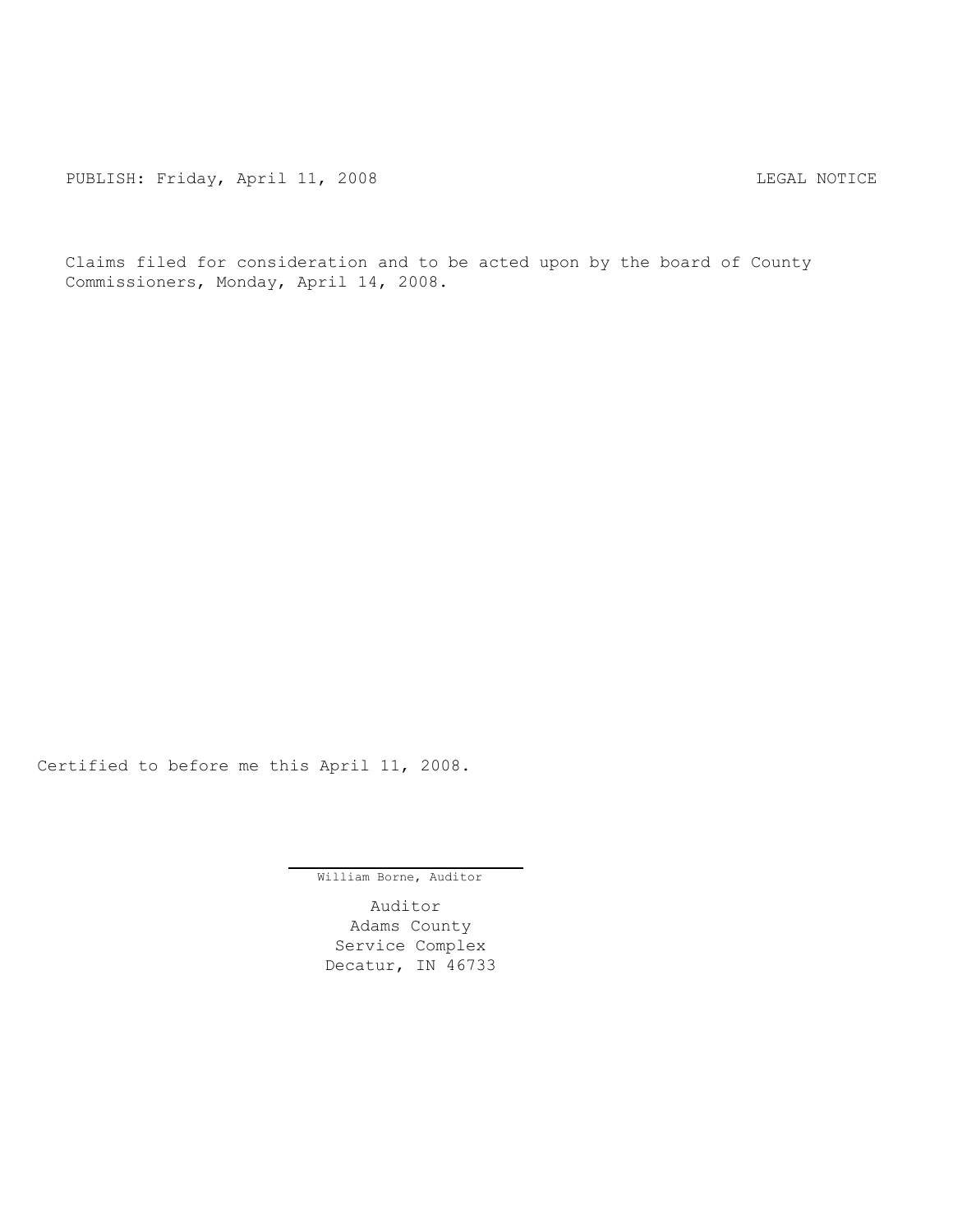

## **Claims Docket for Newspaper Adams County, Indiana**

## For Period: **3/4/2008** to **3/24/2008**

Date Claims to be Paid: **4/14/2008**

*313 W. Jefferson St. Decatur, IN 46733 (219) 724-2600*

| <b>Vendor</b>                   | <b>Amount</b> | <b>Vendor</b>                    | <b>Amount</b> |  |
|---------------------------------|---------------|----------------------------------|---------------|--|
| <b>Adams County Auto Supply</b> | 512.85        | Adams Memorial Hospital          | 31,842.55     |  |
| <b>Adams County Treasurer</b>   | 57,980.12     | <b>Allen Business Machines</b>   | 27.79         |  |
| Indiana Michigan Power          | 8,463.06      | American Wire Rope & Slin        | 835.50        |  |
| Guise, Andrew                   | 75.00         | Arnold Lumber Company            | 41.69         |  |
| Baker And Sons Plumbing &       | 623.93        | Barney's Auto Electric Se        | 192.00        |  |
| Berne Ready Mix                 | 30.50         | Berne Tri-Weekly News            | 212.49        |  |
| Brown, Blair A.                 | 50.00         | Hoosier Blue Flame               | 110.00        |  |
| <b>BSN</b> Sports               | 699.56        | Thieme, Carl                     | 1,640.38      |  |
| Bowers, Charles                 | 2,302.92      | Chet's Pest Control              | 90.00         |  |
| Cintas Location #338            | 38.01         | City Of Decatur                  | 797.20        |  |
| Decatur True Value              | 46.78         | <b>Complete Printing Service</b> | 1,074.00      |  |
| Computer Systems, Inc.          | 1,462.16      | Courtesy Ford, Inc.              | 45.45         |  |
| Craigville Telephone Comp       | 119.60        | Weber, Daniel                    | 20.00         |  |
| Sigworth, Darrell W.            | 12.32         | Decatur Daily Democrat           | 68.46         |  |
| <b>Decatur Dental Service</b>   | 231.00        | <b>Emergency Radio Service</b>   | 972.25        |  |
| Erie Haven                      | 21.00         | Ernst Truck Equipment, In        | 26.68         |  |
| Everett Refrigeration & E       | 54.25         | Geneva Police Department         | 84.00         |  |
| Gerber's Super Valu, Inc.       | 1,465.30      | Gordon Food Service              | 4,762.75      |  |
| Grimm's Auto                    | 295.45        | Haywood Printing Company         | 711.67        |  |
| Hilty Engine Service            | 13.00         | Indiana Stamp Company            | 185.94        |  |
| Indiana State Police Trai       | 240.00        | <b>Innovative Concepts</b>       | 55.00         |  |
| J & K Communications            | 912.20        | K-Mart                           | 891.95        |  |
| Werich, Kelly                   | 151.68        | Kiess Electric                   | 1,046.52      |  |
| L & S Distributing              | 1,385.08      | Gresla, Mark S. Md               | 414.00        |  |
| McBride And Son Welding         | 10.00         | Meshberger Brothers Stone        | 40,256.83     |  |
| Minds Eye Graphics              | 218.46        | Monroe Water Department          | 263.43        |  |
| Moser Motor Sales, Inc.         | 40.56         | National Casualty Company        | 375.00        |  |
| Nipsco                          | 9,124.95      | Office Concepts, Inc.            | 133.39        |  |
| Miller, Patrick                 | 2,616.36      | Paul W. Reidenbach Equipm        | 27.95         |  |
| Quik Stop                       | 75.97         | Selking International            | 46.48         |  |
| Shell Fleet Plus                | 204.64        | <b>Shifferly Dodge</b>           | 708.00        |  |
| Embarq Communications, Inc.     | 619.34        | Baumann, Steve                   | 20.00         |  |
| <b>Stone-Street Quarries</b>    | 70.04         | Reynolds, Tamara J               | 137.50        |  |
| Smith, Teryl R.                 | 190.81        | Print Shop                       | 2,493.24      |  |
| Fox, Thomas E.                  | 111.55        | Top Supply Company               | 203.97        |  |
| Tri-State First Aid             | 49.55         | Trisha Hockemeyer                | 80.25         |  |
| U.S. Postmaster                 | 1,277.00      | Victoria Ellis                   | 20.00         |  |
| Welder Services, Inc.           | 43.11         | Wemhoff Land Surveying, I        | 1,073.94      |  |
| Witham Toxicology Laboratory    | 1,058.00      | D & D Auto Sales                 | 440.46        |  |
| Rex King                        | 16.72         | Ehlerding, Darrel                | 730.22        |  |
| Burry, Herman, Miller, Brown    | 20.00         | Embarq                           | 6,552.51      |  |
| Schwartz Marathon               | 89.50         | Correctional Management Co., Llc | 7,245.00      |  |
| Angie White                     | 35.20         | Tom Magnan                       | 15.99         |  |
| Thyssenkrupp Elevators          | 67,139.00     | Purdue University                | 576.84        |  |
| Adam T. Miller                  | 25.00         | Hobart Sales And Service         | 163.21        |  |
| Nowak Supply Company, Inc       | 556.50        | <b>B</b> Secure Alarm Systems    | 350.00        |  |
| Bixler Insurance, Inc.          | 36,737.00     | <b>ETR</b> Associates            | 501.76        |  |
|                                 |               |                                  |               |  |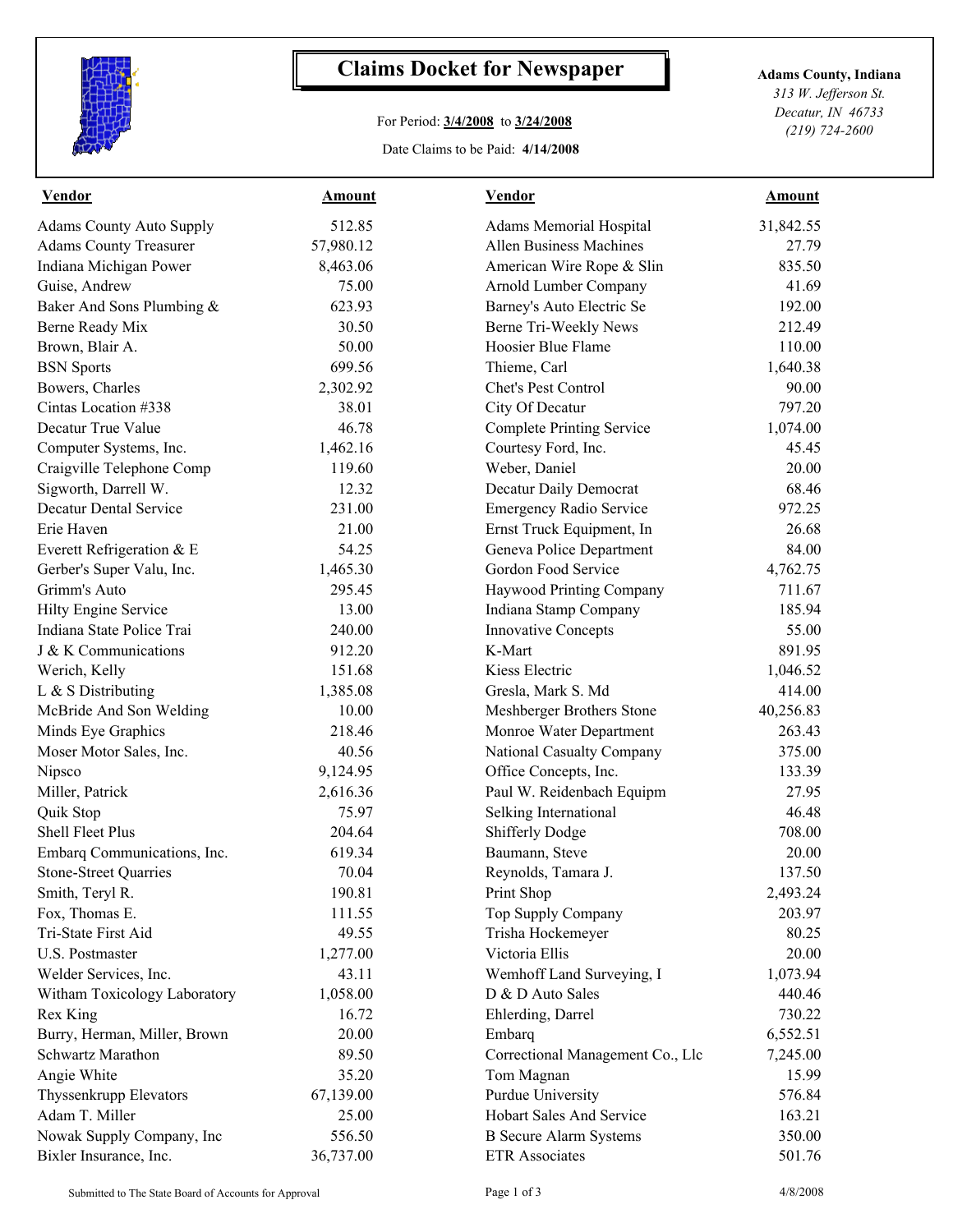| Don Myers Plumbing                   | 111.95    | B & K Hydraulics                     | 44.80     |  |
|--------------------------------------|-----------|--------------------------------------|-----------|--|
| Boyce Forms - Systems                | 5,378.44  | Cargill, Inc.                        | 2,223.36  |  |
| Arthur L. Nussbaum                   | 20.00     | Bob's Locksmith Shop                 | 50.50     |  |
| W. A. Jones And Son                  | 178.97    | Dr. Michael Ainsworth                | 70.00     |  |
| <b>Consolidated Time Service</b>     | 95.90     | Chad W. Sprunger                     | 1,487.43  |  |
| Ace Radiator, Inc.                   | 59.60     | Zurcher Tire, Inc.                   | 1,658.73  |  |
| Tom Magnan/Special Needs             | 187.99    | Kristina Buckner                     | 122.68    |  |
| Arthur J. Booth                      | 20.00     | Sherry Laboratories                  | 25.00     |  |
| Lexis-Nexis                          | 210.00    | Benicomp, Inc                        | 94,584.60 |  |
| Alcopro                              | 1,168.00  | Norlab, Inc.                         | 199.60    |  |
| Harvest Land Co-op                   | 29,574.60 | Pepper L York                        | 37.52     |  |
| Wal-Mart                             | 28.60     | J. D. Digging                        | 710.00    |  |
| Print Source Corporation             | 168.24    | Bradley & Associates                 | 56.25     |  |
| Advanced Imaging Solutions, Inc.     | 335.61    | Laundry City Equipment               | 479.23    |  |
| Brad Kohlhagen                       | 386.84    | Mary A. Kitson                       | 493.50    |  |
| <b>MPH</b> Industries                | 193.77    | National Center for Victims of Crime | 75.00     |  |
| <b>Fastenal Company</b>              | 19.20     | Leslie W. Marckel                    | 20.00     |  |
| <b>Adams County Sheriff</b>          | 135.00    | VoMac Trucks Sales & Service         | 805.36    |  |
| Michael G. Werling                   | 438.75    | Channing Bete                        | 486.00    |  |
| Connie Ellenberger                   | 7.04      | Halter Sales, Inc.                   | 255.00    |  |
| <b>Correctional Program Services</b> | 1,625.10  | <b>Hilty Home Sales</b>              | 19.95     |  |
| Troyer's                             | 2,561.25  | Edwin Ford                           | 20.00     |  |
| Charles Padgett, Jr.                 | 20.00     | Noble County Auditor                 | 6.00      |  |
| Harris                               | 585.09    | Michele Morehous                     | 59.08     |  |
| Kendall Electric, Inc.               | 10.44     | McKesson Medical - Surgical          | 608.79    |  |
| International Code Council, Inc.     | 100.00    | Kaehr Excavating, Inc.               | 600.00    |  |
| Robbins Reporting                    | 833.25    | Office Equipment Finance Services    | 135.81    |  |
|                                      | 89.32     | Louise M. Busse                      | 17.00     |  |
| Larry Weaver                         | 246.90    |                                      |           |  |
| Gary A Burkhart                      |           | Bi-County Services, Inc              | 3,276.00  |  |
| Kids Law                             | 1,332.00  | Park Center, Inc.                    | 300.00    |  |
| AP Reporting, Inc.                   | 108.05    | Blumberg / Excelsior                 | 248.00    |  |
| Mapps                                | 300.00    | Michelle Hackenjos                   | 18.13     |  |
| National Emergency Number Associatio | 120.00    | Constance J. Moser                   | 175.00    |  |
| Deborah A. Schantz                   | 126.00    | Daniel J. Michaels                   | 20.00     |  |
| Henry R. Mayer                       | 20.00     | Verizon Wireless                     | 952.19    |  |
| <b>Stationair's Express</b>          | 264.57    | Karla Marbach                        | 20.00     |  |
| Moore Medical Corporation            | 207.90    | Holly L. Degitz                      | 17.00     |  |
| Ian M. Gilbert                       | 122.51    | Habegger's Ace Lumber #4488          | 3.58      |  |
| Schwartz Blacksmith, LLC             | 5.67      | CDW Government, Inc.                 | 179.77    |  |
| Indiana Office of Technology         | 338.81    | National Assoc. of County Surveyors  | 50.00     |  |
| Comp USA                             | 780.16    | Cochran Distributing                 | 24.00     |  |
| Microvote General Corporation        | 5,500.00  | <b>Clark Power Services</b>          | 592.34    |  |
| <b>First National Bank</b>           | 324.87    | Pamela J. Hestermann                 | 4,625.00  |  |
| Cintas Location #G64                 | 1,034.48  | John August                          | 21.09     |  |
| Gregory A. Cook                      | 20.00     | LBH Chemical & Industrial            | 490.36    |  |
| James E. Taylor, DDS                 | 255.00    | Jeremy Wetter                        | 158.48    |  |
| Indiana Clerks Association           | 970.00    | Richard F. Thompson                  | 64.15     |  |
| Department of Homeland Security      | 80.00     | Stan A. Stoppenhagen                 | 797.92    |  |
| <b>NASRO</b>                         | 40.00     | Decatur Ace Hardware                 | 240.28    |  |
| Verizon North                        | 195.22    | Association of Indiana Counties      | 30.00     |  |
| Kroger                               | 406.95    | First Response                       | 8.25      |  |
| Home Depot Credit Services           | 49.00     | Star Insurance - Decatur             | 100.00    |  |
| Advanced Ag, Decatur                 | 464.00    | Julie A. Haines                      | 40.00     |  |
| Sabre Demolition Corporation         | 55,100.00 | Joel Lengerich                       | 147.40    |  |
| Indiana Commission on Public Records | 15.00     | O'Reilly Auto Parts                  | 1,606.04  |  |
| Scottsdale Insurance Company         | 1,248.00  | Susan Zurcher                        | 75.00     |  |